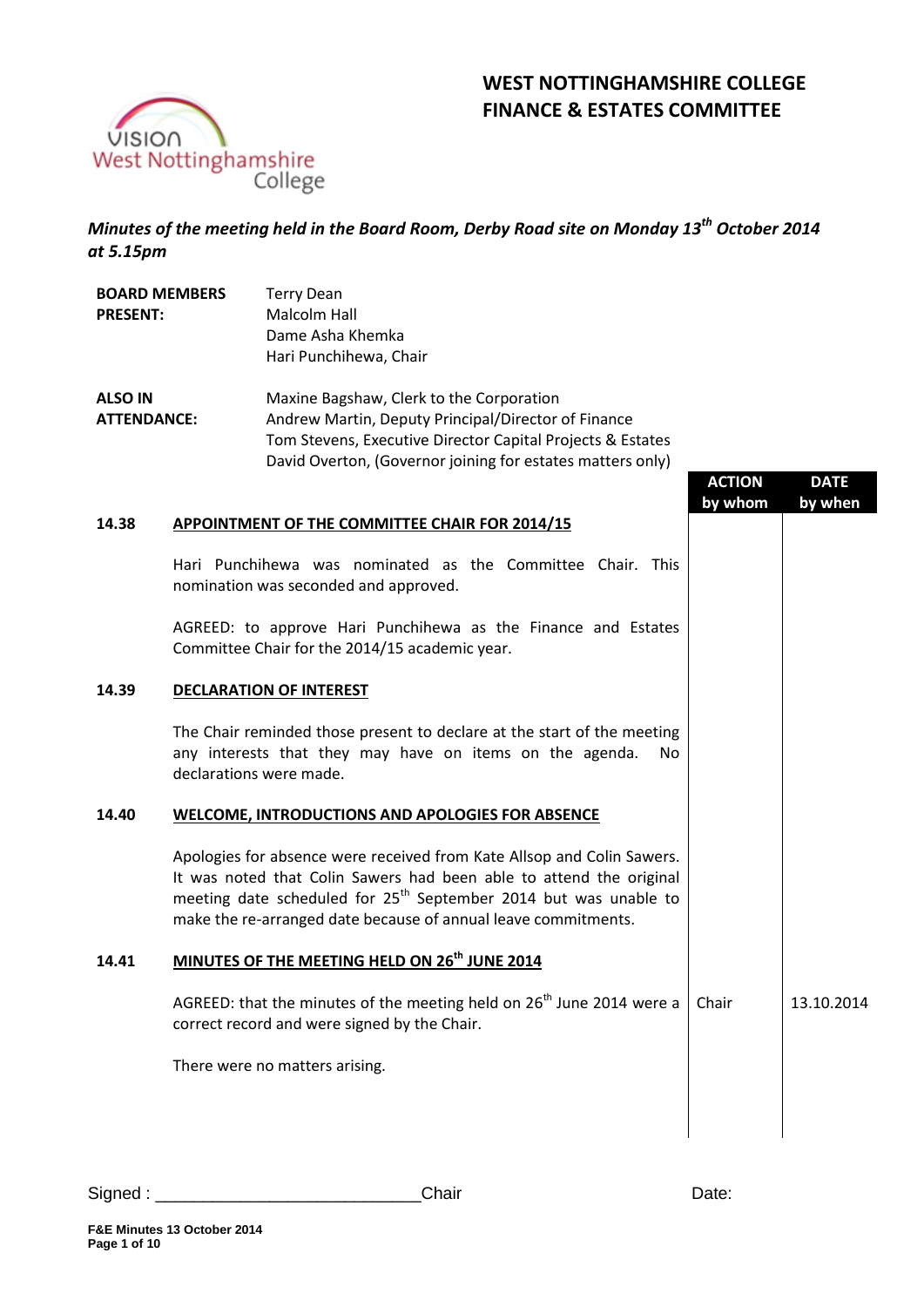|                                                  | <b>ACTION PROGRESS REPORT</b>                                                                                                                                                                                                                                                                                                                                                                                                                                                                                                                                                                                                                                                                                                                                                                        |                             |                             |
|--------------------------------------------------|------------------------------------------------------------------------------------------------------------------------------------------------------------------------------------------------------------------------------------------------------------------------------------------------------------------------------------------------------------------------------------------------------------------------------------------------------------------------------------------------------------------------------------------------------------------------------------------------------------------------------------------------------------------------------------------------------------------------------------------------------------------------------------------------------|-----------------------------|-----------------------------|
|                                                  | Members reviewed the action progress table at page 18 and commented<br>upon the following:                                                                                                                                                                                                                                                                                                                                                                                                                                                                                                                                                                                                                                                                                                           |                             |                             |
| $\bullet$<br>$\bullet$<br>$\bullet$<br>$\bullet$ | Item 1 - Post Project Evaluation. The Executive Director<br>indicated that an evaluation regarding the entirety of the new<br>build facilities would be completed and this report would be<br>available for the February meeting.<br>Item 3 - Conditions Surveys. This is planned for the November<br>meeting.<br>Item 5 - completed.<br>Item $6$ – Bus Shelters. Contact has been made with the County<br>Council and they have advised that the bus stops are the<br>property of the College and not their responsibility. It was<br>explained that the College originally funded the bus shelters<br>although these were physically erected by the County Council.<br>Because the responsibility lies with the College any upgrades to<br>the facilities will have to be paid for by the College. | Exec Dir<br><b>Exec Dir</b> | Feb 2015<br><b>Nov 2014</b> |
| $\bullet$<br>$\bullet$                           | Items 7, 8 & 9 are on the agenda.<br>Item 10 - the Executive Director confirmed that a clock has been<br>obtained and it is just awaiting fitting.                                                                                                                                                                                                                                                                                                                                                                                                                                                                                                                                                                                                                                                   |                             |                             |
|                                                  | In general discussion regarding the bus shelters the Committee agreed<br>that the Management team would internally discuss whether there is a<br>need for any or improved bus shelters. If there is a need to replace, then<br>some costings should be obtained and a decision made as to whether or<br>not the finance is available to make the improvements required.                                                                                                                                                                                                                                                                                                                                                                                                                              |                             |                             |
|                                                  | AGREED to note the update provided.                                                                                                                                                                                                                                                                                                                                                                                                                                                                                                                                                                                                                                                                                                                                                                  |                             |                             |
|                                                  | <b>COMMITTEE TERMS OF REFERENCE AND WORK PLAN</b>                                                                                                                                                                                                                                                                                                                                                                                                                                                                                                                                                                                                                                                                                                                                                    |                             |                             |
|                                                  | The Clerk to the Corporation introduced this item and indicated that the<br>changes suggested have been made following discussions at the last<br>meeting. The committee had discussed the possibility of this Committee<br>having more of a strategic role whilst retaining a financial focus. It was<br>acknowledged that the previous year had focused on estates and that<br>this would be reduced given the fact that the estates update is almost<br>completed, and certainly will be at the very end of works come<br>December 2014. The Clerk confirmed that a copy of the draft had been<br>prepared in consultation with the Chair of the Committee.                                                                                                                                       |                             |                             |
|                                                  | In reviewing the proposed changes all agreed that HR needs to be<br>specifically included. The Principal indicated that normally strategy and<br>planning are reserved for a separate committee but that it was not her<br>intention to seek to create an additional committee. The general view<br>was that strategic matters should remain with the Board and that this<br>Committee should focus on Finance, Employment and Estates. These<br>items are to be linked to the Corporate Plan which sits with the Board.                                                                                                                                                                                                                                                                             |                             |                             |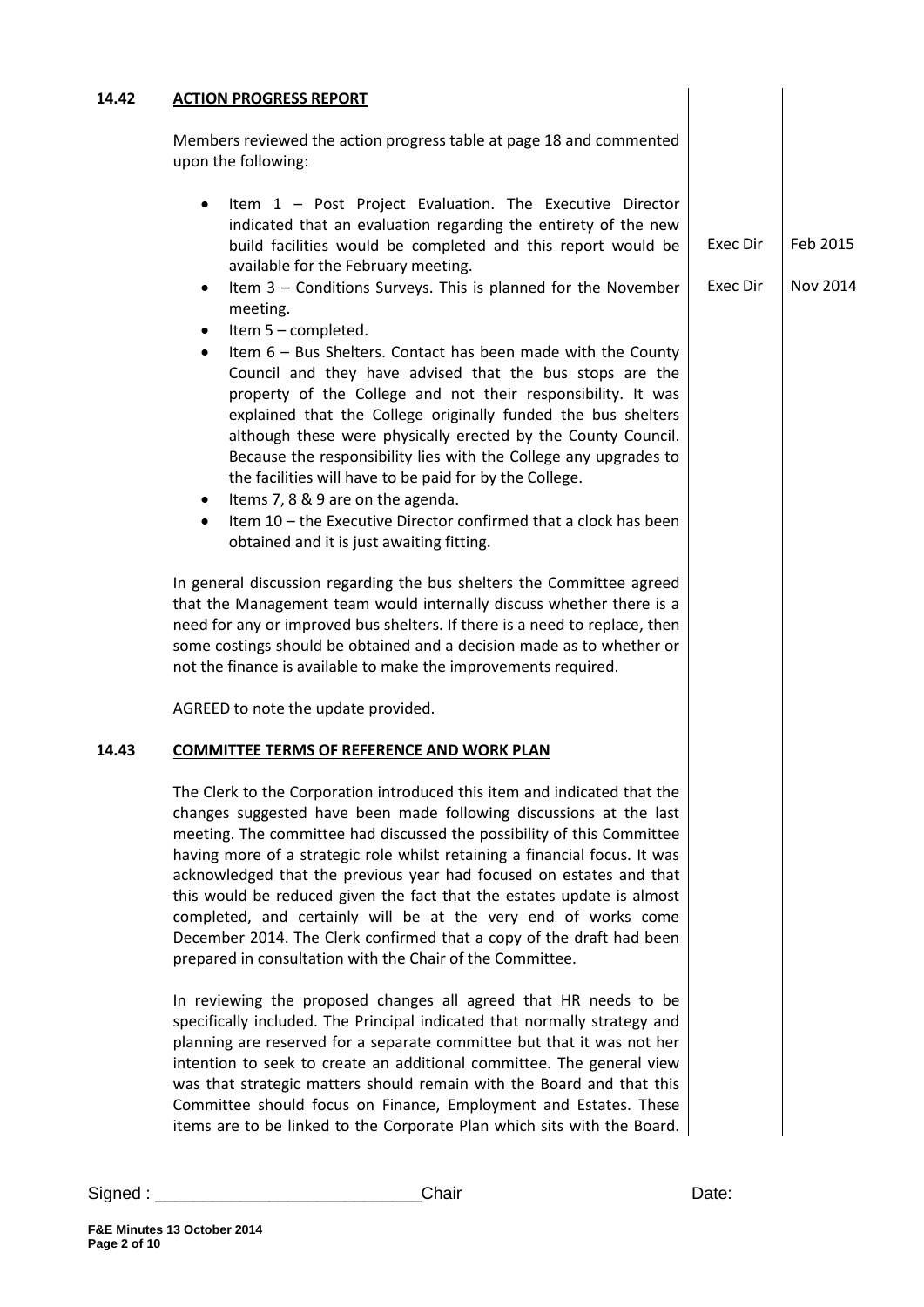|       | The focus of this Committee is Workforce planning, Finance and<br>Property, albeit that property is not in as much detail as in prior years.                                                                                                                                                                                                                                                                                                                                                                                                                                                                                                                                                                                     |                                      |            |
|-------|----------------------------------------------------------------------------------------------------------------------------------------------------------------------------------------------------------------------------------------------------------------------------------------------------------------------------------------------------------------------------------------------------------------------------------------------------------------------------------------------------------------------------------------------------------------------------------------------------------------------------------------------------------------------------------------------------------------------------------|--------------------------------------|------------|
|       | It was agreed that the Terms of Reference in their current form could<br>not be recommended for approval to the Board. It was agreed that the<br>Principal and the Director of Finance would review with a further<br>amendment scheduled for discussion and approval at the next meeting<br>on Monday 10 <sup>th</sup> November 2014.                                                                                                                                                                                                                                                                                                                                                                                           | Principal/<br>Director of<br>Finance | 10.11.2014 |
|       | In general discussion Committee members felt that the College was<br>missing a longer term corporate strategy document which deals with<br>both known and unexpected challenges in the next 3 to 5 years, and that<br>this is something that needs to be addressed.                                                                                                                                                                                                                                                                                                                                                                                                                                                              |                                      |            |
|       | AGREED: to note the update provided.                                                                                                                                                                                                                                                                                                                                                                                                                                                                                                                                                                                                                                                                                             |                                      |            |
| 14.44 | <b>INSURANCE AND RISKS 2014/15</b>                                                                                                                                                                                                                                                                                                                                                                                                                                                                                                                                                                                                                                                                                               |                                      |            |
|       | The Director of Finance introduced this item, and confirmed that the<br>College insures both the College and the group of companies as a whole<br>to achieve scale economies with specific insurance elements charged<br>across through management recharges to the insured subsidiary<br>companies. He confirmed that the College does not insure the Studio<br>School although the rear buildings which are still utilised by the College<br>are covered by insurance.                                                                                                                                                                                                                                                         |                                      |            |
|       | Members' attention was drawn to the schedule of cover and it was<br>noted that there are some changes to the level of cover quoted, most<br>notably in some of the insurable values as the College has increased in<br>size over the past years. It was explained that the premiums are based<br>on ratings. The Committee were advised that the cost of insurance is<br>influenced by a number of factors:<br>The number of claims/claim history<br>$\bullet$<br>The number of vehicles $-$ a lot of vehicles were inherited from<br>٠<br>VWS, this figure will go down as the leases are relinquished<br>The size of the estate<br>$\bullet$<br>The size of the organisation both in terms of staff and students.<br>$\bullet$ |                                      |            |
|       | The Committee were advised that the insurance with Zurich was<br>tendered 3 years ago and 2014/15 is the last year of the tendered<br>contract. A full tender exercise will be completed for the 15/16 year<br>although it was acknowledged that only 4 or 5 providers operate in this<br>market and therefore the service is not very competitive.                                                                                                                                                                                                                                                                                                                                                                              |                                      |            |
|       | Members reviewed the detail of the schedule and acknowledged the<br>reasons for insurance increase; all felt the reasons were reasonable and<br>understandable.                                                                                                                                                                                                                                                                                                                                                                                                                                                                                                                                                                  |                                      |            |
|       | AGREED: to approve the insurance costs and the extent of cover<br>provided for the 2014/15 financial year.                                                                                                                                                                                                                                                                                                                                                                                                                                                                                                                                                                                                                       |                                      |            |
|       |                                                                                                                                                                                                                                                                                                                                                                                                                                                                                                                                                                                                                                                                                                                                  |                                      |            |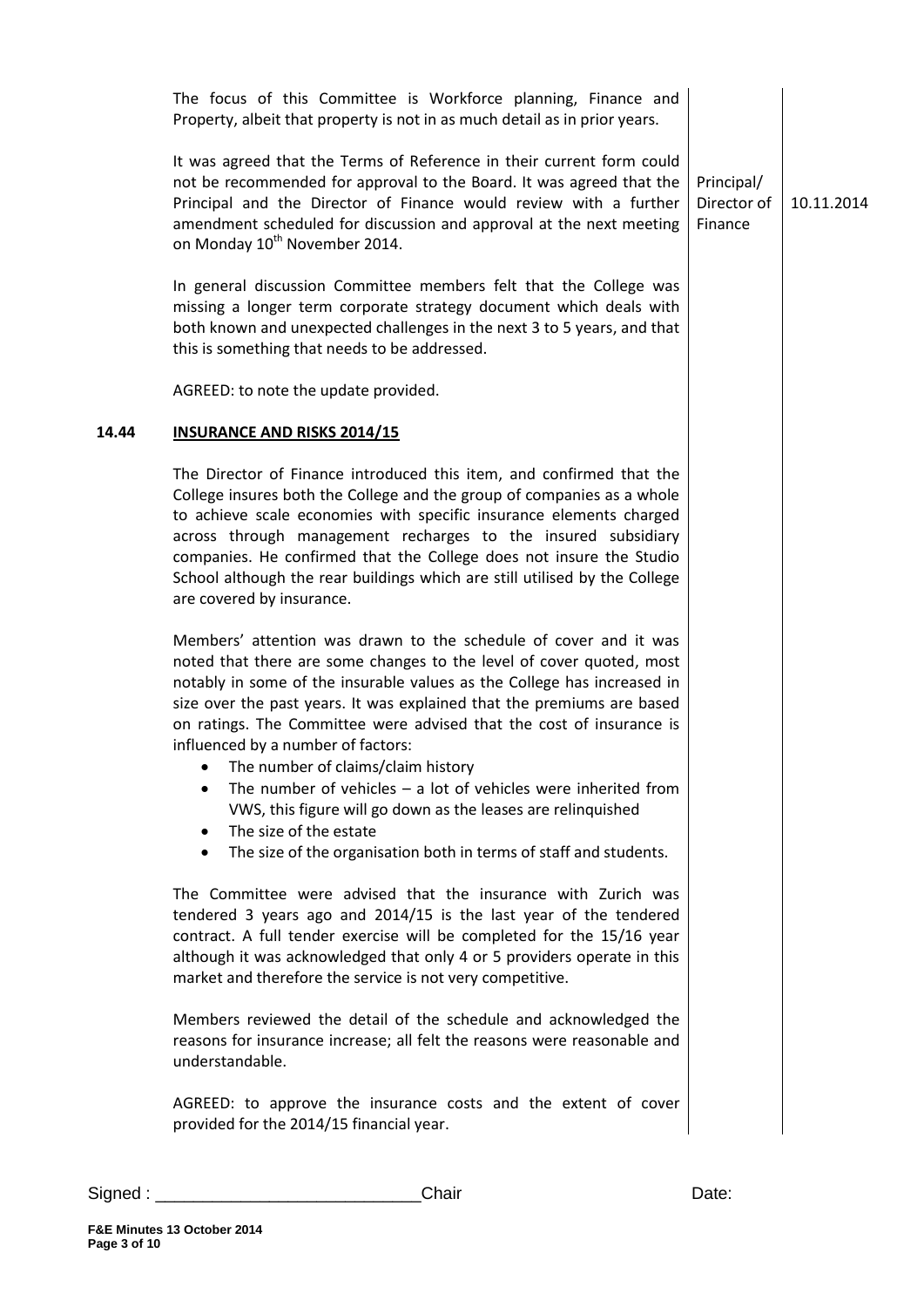## **14.45 PARTNERSHIP/SUBCONTRACTOR PROVISION**

The Director of Finance introduced this item and confirmed that the paper provided by the Director of Employer Engagement sets out the request to approve the release of contracts to partners in relation to carry over a new start activity to cover the 2014/15 contract year. It was explained that in order for the 2014/15 contract year to commence effectively the Board needed to approve the Partnership Board report and financials in order to release contracts for 14/15. The Board previously approved all new start activity for 2014/15 at the meeting held on  $10<sup>th</sup>$  July 2014, and the schedule presented today contains actual carry over values along with new start activity. It was explained that variances are highlighted in yellow.

The Director of Finance explained that the partner schedule of contracts will be subject to change throughout the year and that this will depend upon partner performance and performance management which is undertaken each quarter.

In terms of contracts awarded to partners the Committee were advised that due diligence is undertaken in a number of areas:

- a) Capability and capacity
- b) Quality
- c) Finance.

Each area is reviewed by a separate team who then make recommendations to the Director of Employer Engagement. It was confirmed that there are often discussions regarding the suitability of partners both in terms of any contract being awarded and the size/value of contracts.

Members accepted that there would be practical reasons for variation and all agreed that it was critical for the team to effectively monitor partners on a timely basis.

AGREED:

a) to note the content of the report provided, b) to approve the contract variations as presented.

## **14.46 ANNUAL REVIEW OF STANDING ORDERS**

The Clerk to the Corporation introduced this item and confirmed that the standing orders had been placed upon the Governors portal for review. She confirmed that she had reviewed what was in place and her recommendation was to make no changes as they remain fit for purpose and cover the process and procedures in place.

AGREED: to approve the continued use of Standing Orders in the current format.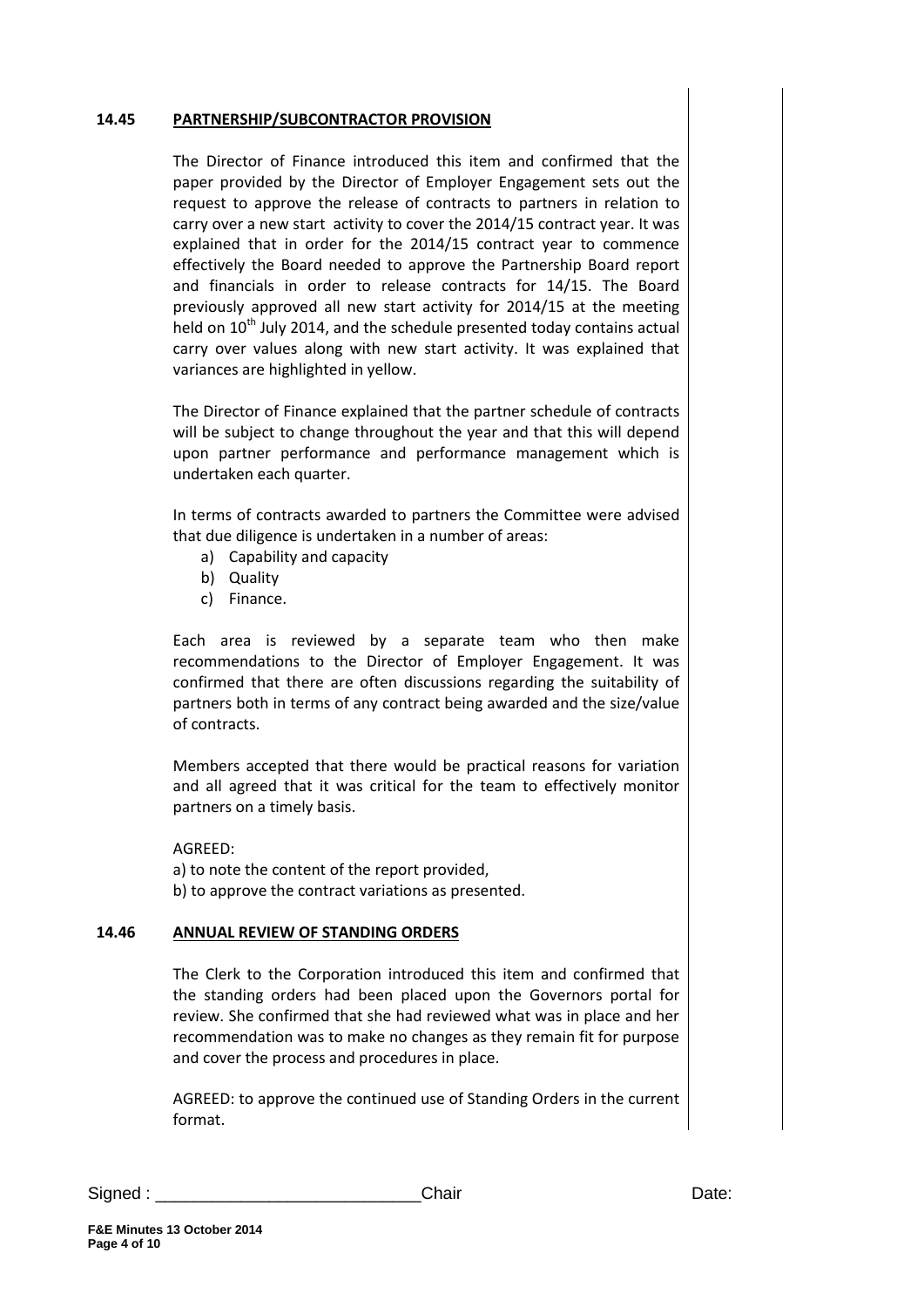## **14.47 MANAGEMENT ACCOUNTS (DRAFT) 31ST JULY 2014**

The Director of Finance introduced this item and confirmed that given the timings of the re-arranged meeting this paper had actually been presented to the Board meeting in September. It was agreed that in these circumstances there was no need to go through the report in detail. The Director of Finance confirmed that the team were still in the middle of the Financial Statements Audit and in addition to this the College has also been subject to a funding audit completed by Price Waterhouse Coopers. He explained that the latter went reasonably well with no changes requested. It is his anticipation that the year-end position will not materially change from the report presented to this Committee and the Board.

He did indicate that turnover was slightly different to that forecast in July, and that the most significant influencing factor in relation to this was the fact that there have been a high number of learner withdrawals particularly from partners at the end of the year. This has been backdated for considerable periods for some students.

AGREED: to note the update provided.

## **14.48 PROVISION FOR BAD DEBT**

The Director of Finance introduced this item and reminded the Committee that the College makes provision for bad and doubtful debts in line with its accounting policy, making full provision for debts over 90 days old and levying a 5% provision on residual sales and student ledger balances.

For the year ended  $31<sup>st</sup>$  July 2014 the Colleges has bad and doubtful debt provision increase by £210,212 across all ledgers. This was significantly higher than budget and unusual in comparison to prior years. It was explained that both the value and volume of debtors is much higher. The total provision as at the balance sheet date was £317,240.

The Committee were advised that there are two key specific debts on the sales ledger that account for a large proportion of the increase.

- 1) Mansfield Learning Partnership it was explained that this is more a dispute rather than a bad and doubtful debt. The issue is in relation to VAT. College advisors and tax advisors for Mansfield Learning Partnership have a difference of opinion. The figure outstanding is circa £80k. The College has made provision for this as a doubtful debt although it is unlikely that this will become a bad debt. It was explained that tax advisors for both organisations will now meet and reach a consensus view.
- 2) Richard Owen This debt relates to a partner contract where there were a significant number of late learner withdrawals. It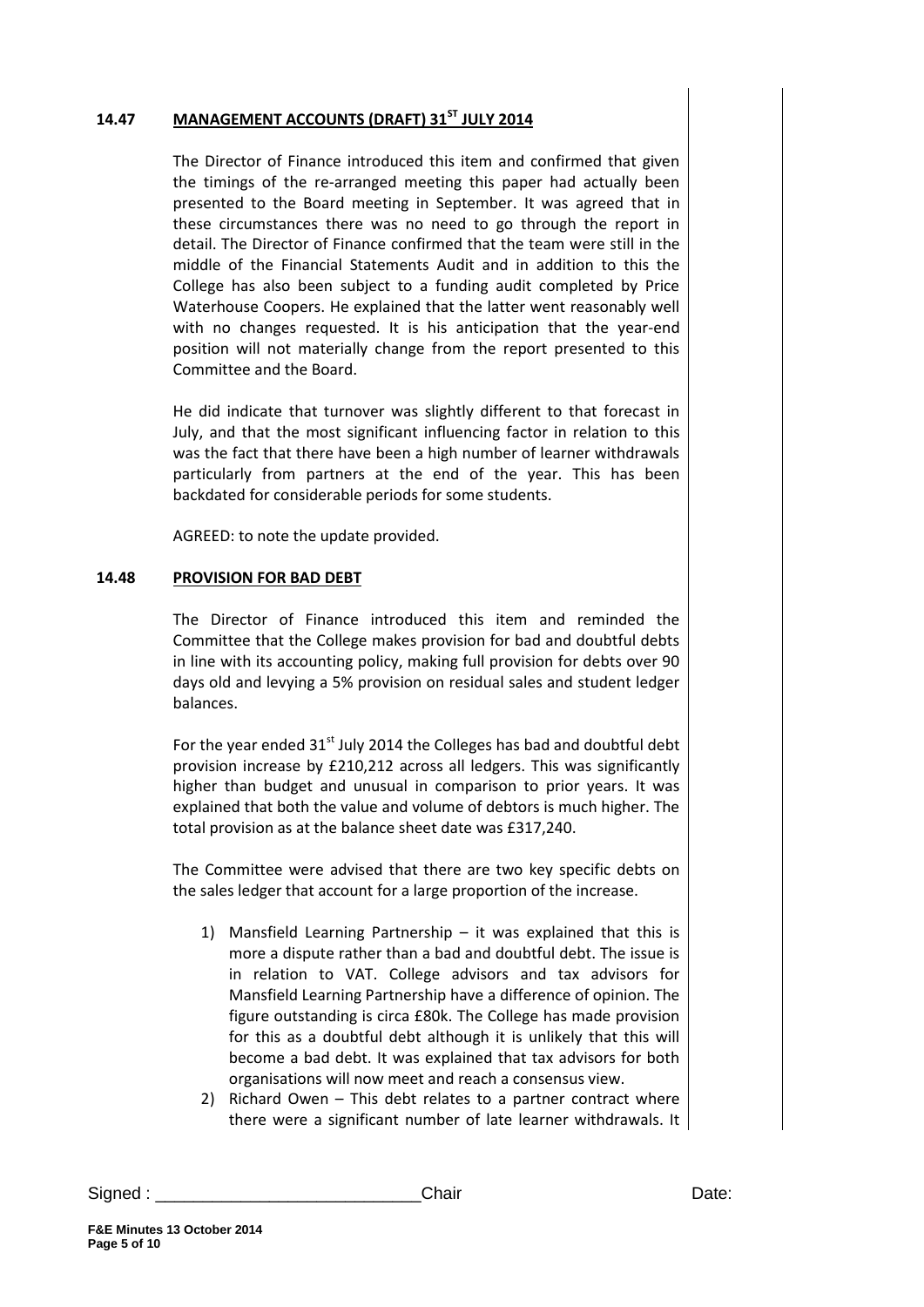was confirmed that the College no longer works with the partner. What has happened is, that in breach of contract the partner has failed to notify the College promptly of learner withdrawals and as a consequence they have been paid for work not done. The contract specifically provides for repayment of this money to the College. The debt is currently placed with Incasa who will be commencing legal recovery.

The Committee generally discussed the issue of late notification regarding learner withdrawals. It was acknowledged that it is a breach of contract although a balance has to be struck in terms of the timing of discontinued contracts and the need to continue general business activity. The Committee were advised that the College does hold back 10% of the contract value until 'satisfaction' however on this occasion 10% was insufficient to cover the overpayment.

It was acknowledged that the College can make some improvements in relation to its monitoring arrangements and tighter controls are already in place for 2014/15. It was confirmed that all partners are contractually obliged to notify the College of withdrawals however timeliness of notification is an issue. The Director of Finance confirmed that the College team now have a site sampling opportunity built in to the contract, this enables the College team to check that learners on the system are actually present and are also making the required progress. In addition to this the College has introduced the need for all partners to use Smart Assessor, this is a system that logs every contact with the learner. The system, if scrutinised, quite clearly shows any lengthy periods where students have not been contacted and this would be a sign of possible withdrawal.

The Committee acknowledged that the success of partner management and in particular withdrawals comes down to how effective the monitoring teams are at both the College and at partners.

Members reviewed the schedule of Higher Education debts and were advised that most HE students are financed by Student Finance England, or to a lesser extent are supported by sponsors. The College has systems in place to ensure students demonstrate how they will pay for courses, however time is provided to allow them to process loan applications etc. It was explained that in all of the cases on the bad debt list there was no doubt that the debts are due and that this is just a matter of in many cases chasing students who have withdrawn. The Director of Finance confirmed that there has been a change in the processes this year and that students will not be allowed to enrol unless they can prove they are capable of paying - this is either through correspondence from the student loans company, letter from employers, payment upfront etc.

The Committee in general felt that the College ought to take a tougher stance at enrolment and if students cannot clearly demonstrate an ability to pay then they should not be enrolled. Governors asked that the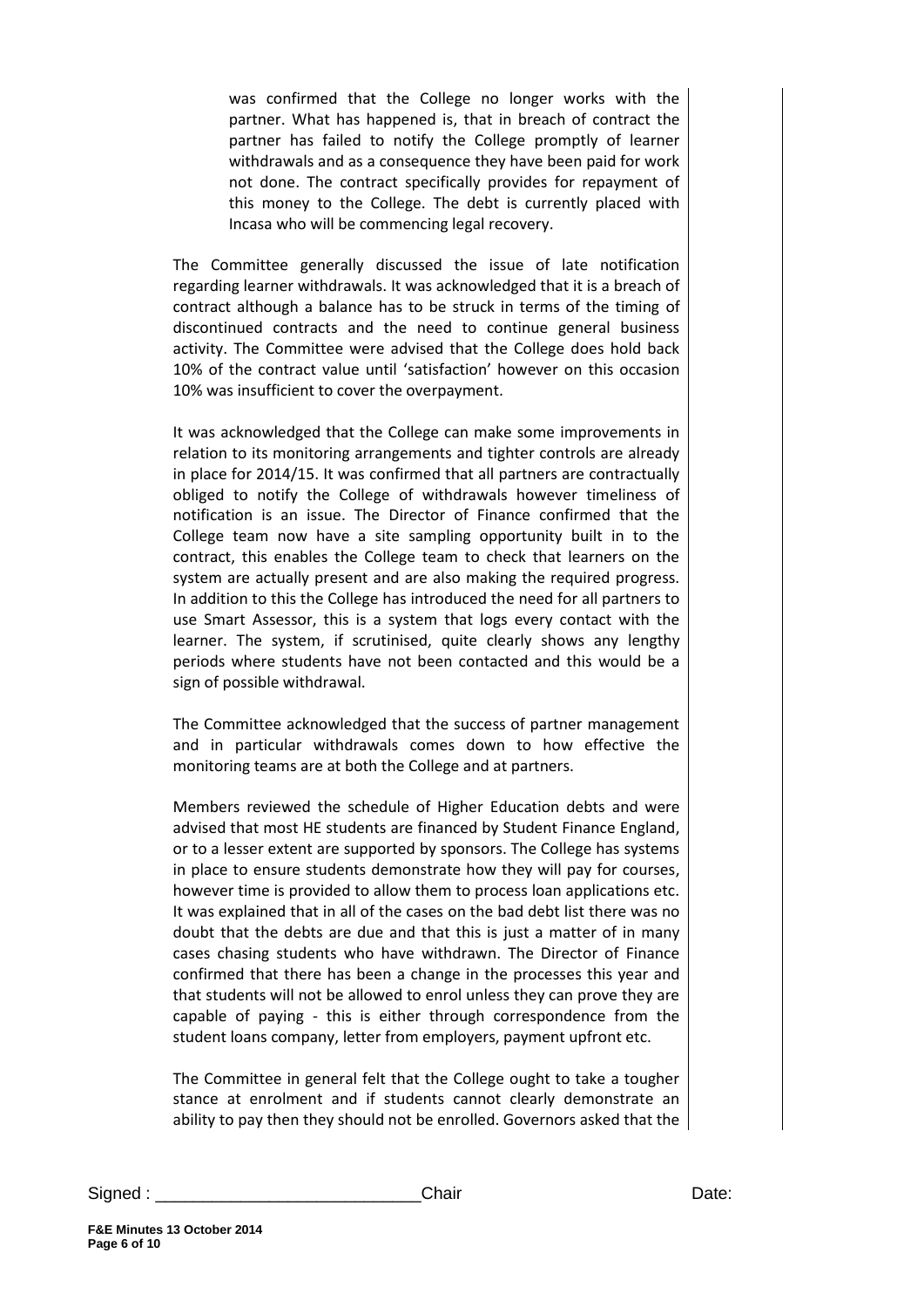|       | College support students to fill in the Student Finance England forms.                                                                                                                                                                                                                                                                                                                                                                                                                                                                                                                                                                                                                                                                                                                                                                                                                                                                                                                                                                                                                                                                                                                                                                                                                                                                                                                                                                                                                                                                                                                                                                                                                                                                                                                                                                                                                                                                                                                                                                                                                                                                                                                                                                                                                                        |                        |          |
|-------|---------------------------------------------------------------------------------------------------------------------------------------------------------------------------------------------------------------------------------------------------------------------------------------------------------------------------------------------------------------------------------------------------------------------------------------------------------------------------------------------------------------------------------------------------------------------------------------------------------------------------------------------------------------------------------------------------------------------------------------------------------------------------------------------------------------------------------------------------------------------------------------------------------------------------------------------------------------------------------------------------------------------------------------------------------------------------------------------------------------------------------------------------------------------------------------------------------------------------------------------------------------------------------------------------------------------------------------------------------------------------------------------------------------------------------------------------------------------------------------------------------------------------------------------------------------------------------------------------------------------------------------------------------------------------------------------------------------------------------------------------------------------------------------------------------------------------------------------------------------------------------------------------------------------------------------------------------------------------------------------------------------------------------------------------------------------------------------------------------------------------------------------------------------------------------------------------------------------------------------------------------------------------------------------------------------|------------------------|----------|
|       | It was agreed that the Director of Finance would internally review with<br>the team and assess whether a much stricter approach to enrolment is<br>appropriate. It was agreed that a report back on this would come in<br>February together with a review of the Student Fees and Credit policies.                                                                                                                                                                                                                                                                                                                                                                                                                                                                                                                                                                                                                                                                                                                                                                                                                                                                                                                                                                                                                                                                                                                                                                                                                                                                                                                                                                                                                                                                                                                                                                                                                                                                                                                                                                                                                                                                                                                                                                                                            | Director of<br>Finance | Feb 2015 |
|       | AGREED: to note the update provided.                                                                                                                                                                                                                                                                                                                                                                                                                                                                                                                                                                                                                                                                                                                                                                                                                                                                                                                                                                                                                                                                                                                                                                                                                                                                                                                                                                                                                                                                                                                                                                                                                                                                                                                                                                                                                                                                                                                                                                                                                                                                                                                                                                                                                                                                          |                        |          |
| 14.49 | TREASURY MANAGEMENT POLICY AND PERFORMANCE                                                                                                                                                                                                                                                                                                                                                                                                                                                                                                                                                                                                                                                                                                                                                                                                                                                                                                                                                                                                                                                                                                                                                                                                                                                                                                                                                                                                                                                                                                                                                                                                                                                                                                                                                                                                                                                                                                                                                                                                                                                                                                                                                                                                                                                                    |                        |          |
|       | The Director of Finance introduced this report and drew a number of<br>items to members attention:                                                                                                                                                                                                                                                                                                                                                                                                                                                                                                                                                                                                                                                                                                                                                                                                                                                                                                                                                                                                                                                                                                                                                                                                                                                                                                                                                                                                                                                                                                                                                                                                                                                                                                                                                                                                                                                                                                                                                                                                                                                                                                                                                                                                            |                        |          |
|       | The Treasury Management function has not been able to deliver<br>$\bullet$<br>any significant investment income during the year to date,<br>however the College's cash reserves have been properly and<br>securely protected as a result.<br>The College and its subsidiaries received interest on its current<br>$\bullet$<br>account balances at a level of 0.5% above the Bank of England<br>base rate until 13 <sup>th</sup> April 2013. From 14 <sup>th</sup> April 2013 the College<br>group received 0.5% on cleared current account credit balances<br>in line with the loan tender offer from Lloyd's TSB.<br>The total interest earned up to the end of year is based solely on<br>$\bullet$<br>the cleared current account balances and amounts to £76,709<br>falling just short of the full year forecast of £80,603.<br>The College continues to explore a number of treasury<br>$\bullet$<br>investment opportunities with the banks listed in the Treasury<br>Management Policy and although limited in taking opportunities<br>will report to the Committee should there be a need to establish<br>deposit facilities outside of the current banks with which the<br>College has worked.<br>The College has operated within the Treasury Management<br>policy as agreed by the Committee for the duration of the<br>current financial year.<br>Members discussed the report generally and were advised that cash<br>flow was highest at the start of the academic year at circa £10 million<br>and then will decline each month as the College completes payments to<br>the building contractors. January 2015 is the date when the College has<br>to repay claw back to the SFA. By this point in time the College will be<br>down to its realistic working capital.<br>Members' attention was drawn to the schedule of banks with whom the<br>College would consider investment; these are at page 6 of the report<br>paragraph 5.2.1. Realistically the Director of Finance explained that<br>there would not be a need to review investment decisions in this current<br>year given the expectation regarding cash balances. He explained that<br>the only real difference is BKSB and in fact the Board of Directors has<br>specifically asked him to review options. The company<br>has |                        |          |
|       |                                                                                                                                                                                                                                                                                                                                                                                                                                                                                                                                                                                                                                                                                                                                                                                                                                                                                                                                                                                                                                                                                                                                                                                                                                                                                                                                                                                                                                                                                                                                                                                                                                                                                                                                                                                                                                                                                                                                                                                                                                                                                                                                                                                                                                                                                                               |                        |          |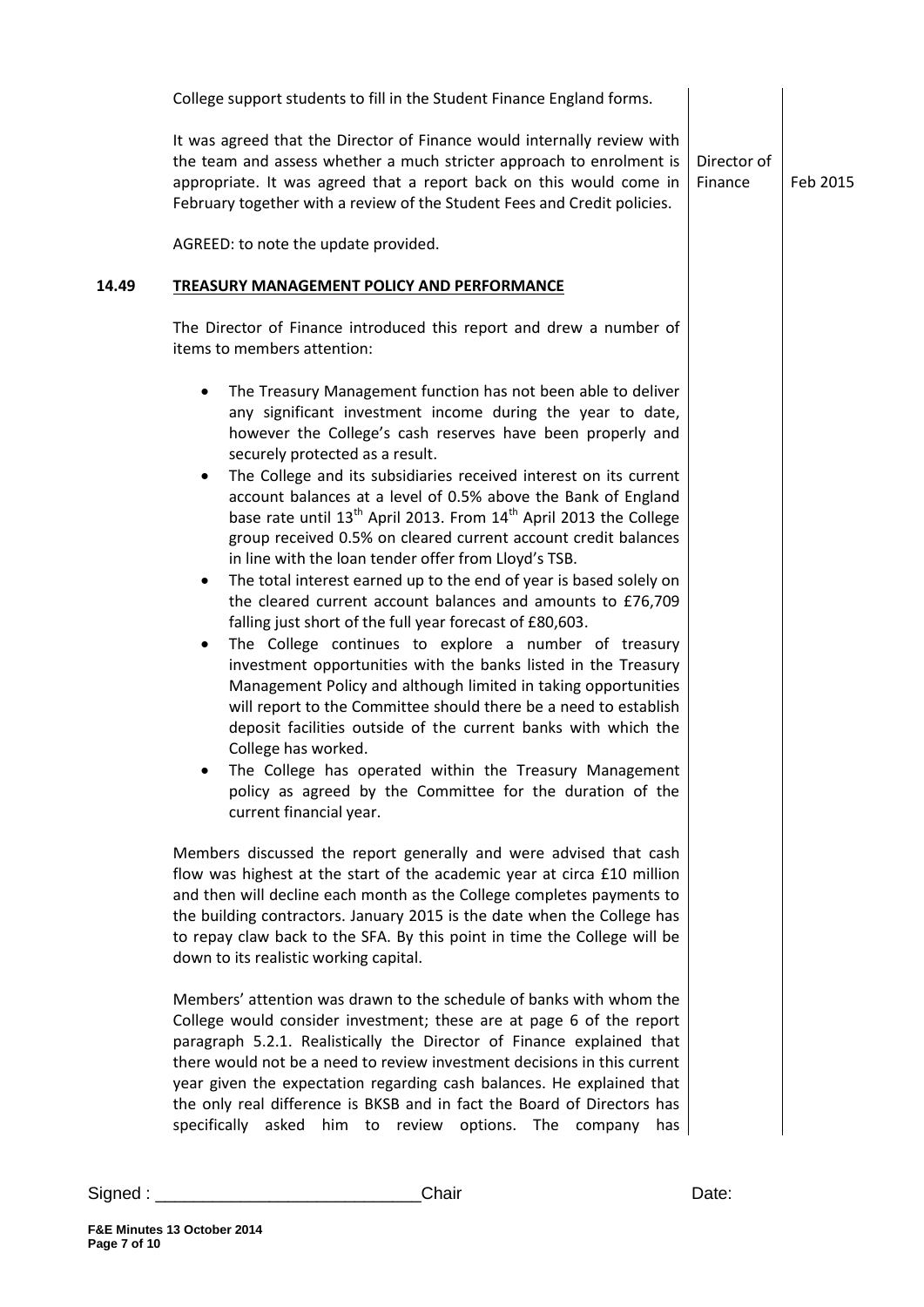|       | approximately £1 million cash available consistently. There is the option<br>to invest this for a period in excess of 12 months. The Committee made<br>the suggestion to look at either managed funds or tracker funds. The<br>Director of Finance confirmed that he would specifically look at BKSB<br>cash investment and would report back to the Board of Directors<br>regarding the options available.                                                                                                                                                                                                                        |          |   |
|-------|------------------------------------------------------------------------------------------------------------------------------------------------------------------------------------------------------------------------------------------------------------------------------------------------------------------------------------------------------------------------------------------------------------------------------------------------------------------------------------------------------------------------------------------------------------------------------------------------------------------------------------|----------|---|
|       | AGREED: to<br>a) note the Treasury Management investment performance for the<br>2013/14 financial year, and,<br>b) approve the Treasury Management policy (with no changes to the<br>previous document) for 2014/15.                                                                                                                                                                                                                                                                                                                                                                                                               |          |   |
| 14.50 | <b>BOARD MEMBERS EXPENSES REPORT 2013/14</b>                                                                                                                                                                                                                                                                                                                                                                                                                                                                                                                                                                                       |          |   |
|       | The Clerk introduced this item and confirmed that it is good practice to<br>be open and transparent about payments to Governors. She explained<br>that in the vast majority of cases payments were made in relation to<br>travel expenses whether this be mileage, train, taxi etc and on the odd<br>occasion there is accommodation costs associated with attendance at<br>events on behalf of the College.                                                                                                                                                                                                                       |          |   |
|       | In reviewing the sums involved all agreed that they were modest.                                                                                                                                                                                                                                                                                                                                                                                                                                                                                                                                                                   |          |   |
|       | AGREED: to note the content of the report.                                                                                                                                                                                                                                                                                                                                                                                                                                                                                                                                                                                         |          |   |
| 14.51 | <b>PROPERTY UPDATE</b>                                                                                                                                                                                                                                                                                                                                                                                                                                                                                                                                                                                                             |          |   |
|       | The Executive Director introduced this item and drew a number of<br>matters to members attention:                                                                                                                                                                                                                                                                                                                                                                                                                                                                                                                                  |          |   |
|       | Cladding programme overview $-$ the current budget for the<br>campus re-clad works is £4,731,212 however there is likely to be<br>a potential budget shortfall of £43,115 inclusive of VAT. Current<br>expenditure is £4,686,046. The Committee were advised that an<br>additional cost of £42,627 plus VAT was incurred to install<br>window openings in all windows to the three story block. This<br>requirement was not included within the original tender<br>documentation. The budget shortfall can be financed via<br>anticipated projected under spends on the Engineering<br>Innovation Centre and Visual Arts projects. |          |   |
|       | The Committee raised some concerns regarding this position and<br>questioned whether the architects and/or building contractors should be<br>responsible for the error. All were of the belief that ventilation should<br>have been included within the original designs. The Committee felt that<br>the variation was as a result of poor design and that someone needs to<br>take responsibility for the additional £42k cost. The Executive Director<br>confirmed that he would take legal advice on the position and see if<br>there is contractually any recourse.                                                            | Exec Dir | N |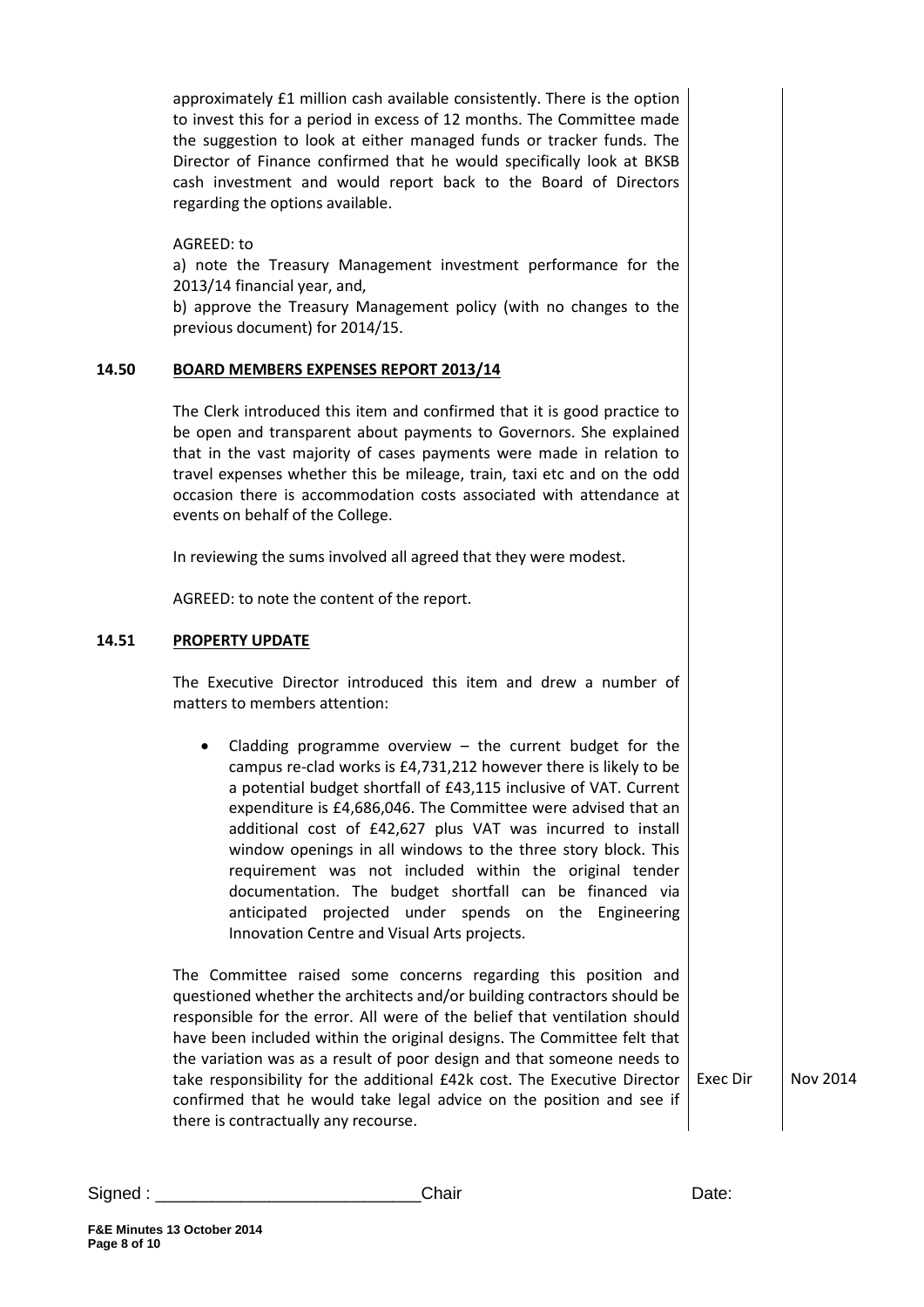- J Tomlinson Ltd financial ratings in September a credit check showed J Tomlinson Ltd as 'not rated' this however has now been rectified and they are on the system with a rating of 72, which is very good.
- Engineering Innovation Centre this is now fully open. There are still some snagging matters to deal with but these are manageable. Project total budget is £5,235,505, forecast expenditure is £5,152,955 giving an under spend of £82,550.
- Further Education FE condition fund improvements to Derby Road heating system - these works are almost complete and all payments are as scheduled.
- Studio School project there remains some significant outstanding issues. The Studio School Board of Governors is meeting this Friday with the Project Engineer attending. Issues for resolution are clearly noted at paragraph 9.4.
- Visual Arts project the programme for completion of works has suffered a number of setbacks in particular the late arrival of glass for the windows preventing internal works proceeding as planned. The delays have not led to any additional costs but the position is unsatisfactory. The Committee were given assurance that the curriculum offer available has not been affected. Approved budget is £2,368,714, forecast is £2,264,350.40 leading to a saving of £104,363.60.
- Vision Workforce Skills property portfolio of the 26 sites exit has now been completed on 17. Two properties still to be assigned are Coventry and Wolverhampton. Pearson will retain the properties and will manage the exit which will be at no risk to the College.
- Reactive and Planned Maintenance for 2013/14 the budget was £400k for reactive maintenance and the actual expenditure was £363,837.75. For planned maintenance the budget was £200k and the estimated total cost is £167,327.69. In reviewing the figures at page 52 it was acknowledged that there were some typos which would lead to further savings.

In general discussion members questioned whether the College could use students more to undertake maintenance works. The Principal gave assurance that the College does try to use students but there are sometimes issues that get in the way:

- Quality of the finish required
- Health and safety
- Students can't complete to timescales required.

In addition to this there is some resistance from Tutors. It was agreed that this needs to be addressed and that there needs to be a change in mindset. It was acknowledged that there is more that the College could do.

AGREED: to note the update provided.